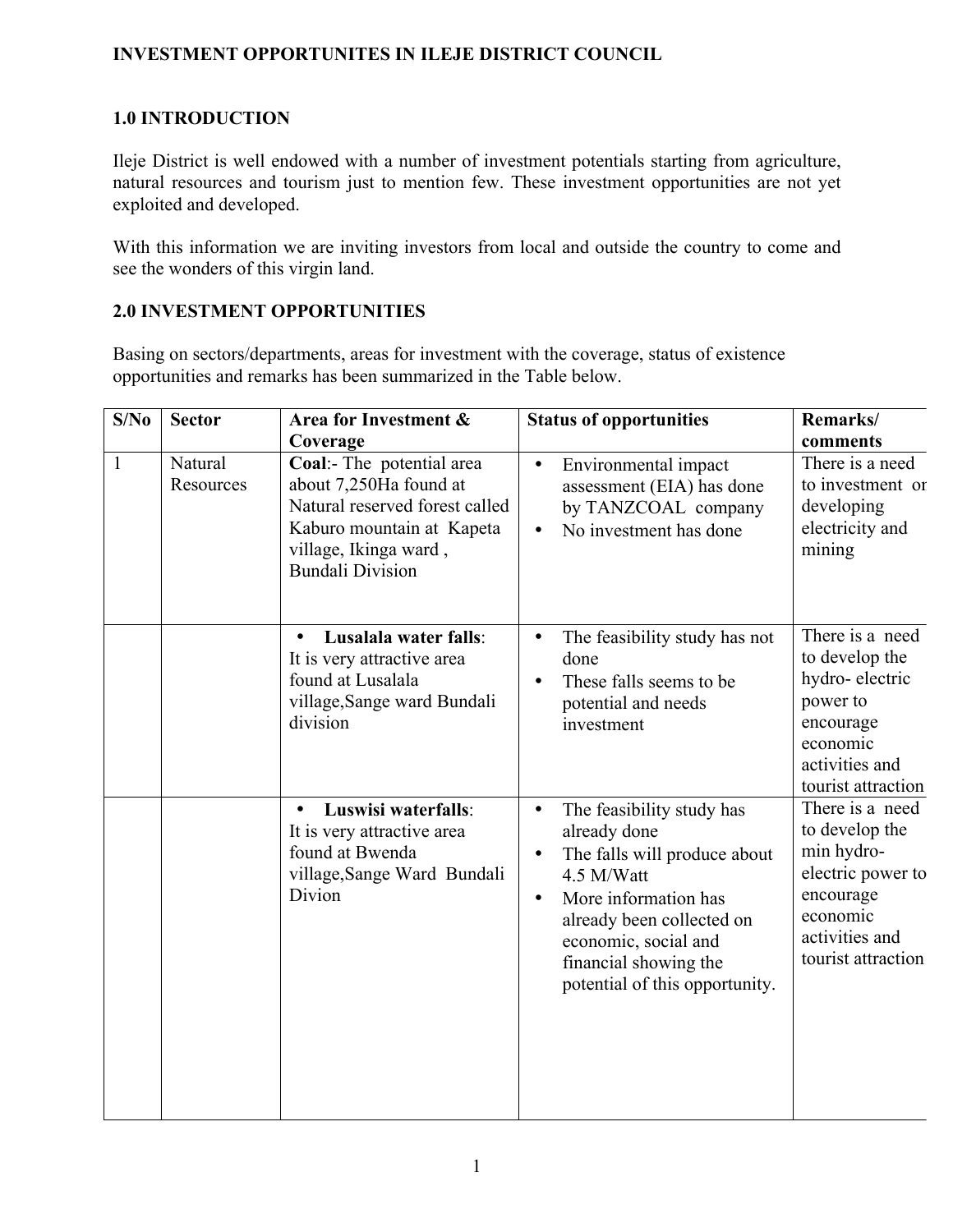|   |                    | <b>Tourism</b>                                                                                                                                               | There are unique spp of<br>Black and white<br>Columbus monkey<br>Very attractive natural<br>grasses spp and beautiful<br>sites of considerable<br>(distinctive features)<br>potential for tourist                                                                                                            | This calls<br>for<br>investme<br>nt on<br>camping<br>sites,<br>hotels<br>and<br>tourism                                       |
|---|--------------------|--------------------------------------------------------------------------------------------------------------------------------------------------------------|--------------------------------------------------------------------------------------------------------------------------------------------------------------------------------------------------------------------------------------------------------------------------------------------------------------|-------------------------------------------------------------------------------------------------------------------------------|
|   |                    | <b>Water industry:-</b><br>$\bullet$<br>found<br>The area<br>at<br>village<br>Mswima<br>Sange ward, Bundali<br>Division                                      | There<br>are natural sites<br>with<br>permanent<br>clean<br>water found at Mswima<br>village<br>Sange<br>ward,<br><b>Bundali Division</b>                                                                                                                                                                    | This calls<br>for<br>investing<br>on water<br>industry                                                                        |
| 2 | <b>Agriculture</b> | <b>Isongole</b><br>$\bullet$<br><b>International</b><br>border market:-<br>The area is located at<br>Isongole village,<br>Isongole ward<br>Bulambya Division | Already business is taking<br>place involving<br>neighboring countries of<br>Malawi and Zambia<br>We have the area about<br>4Ha for developing<br>infrastructures<br>We have an arable land of<br>72,082Ha for producing<br>different crops/products in<br>the district<br>Feasibility study has not<br>done | To invest on<br>developing<br>/construct<br>International<br>border<br>market                                                 |
|   |                    | <b>Maize flour</b><br>processing factory:<br>The area of bout 2Ha<br>is located at Itumba<br>village, Itumba ward<br><b>Bundali Division</b>                 | The potential area and<br>$\bullet$<br>production of 24,362 Ha<br>and average of 90,448tons<br>per year respectively.<br>Opportunity of products<br>from neighbor countries of<br>Malawi ,Zambia and<br>district of Mbozi, Momba<br>and Mbeya rural                                                          | To invest on<br>construction of<br>maize flour<br>processing<br>factory with<br>ware<br>house/godown.                         |
|   |                    | Paddy processing and<br>packaging<br>plant/industry<br>At Mbebe village,<br>Mbebe Ward Bundali<br>Division                                                   | The potential area and<br>$\bullet$<br>productivity is 2,250 Ha<br>and 3.5Tons/Ha<br>respectively.<br>We have 7 irrigation<br>schemes with improved<br>intakes and 3 of them have<br>improved infrastructures                                                                                                | To invest on<br>construction of<br>paddy<br>processing and<br>packaging<br>factory which<br>will encourage<br>high production |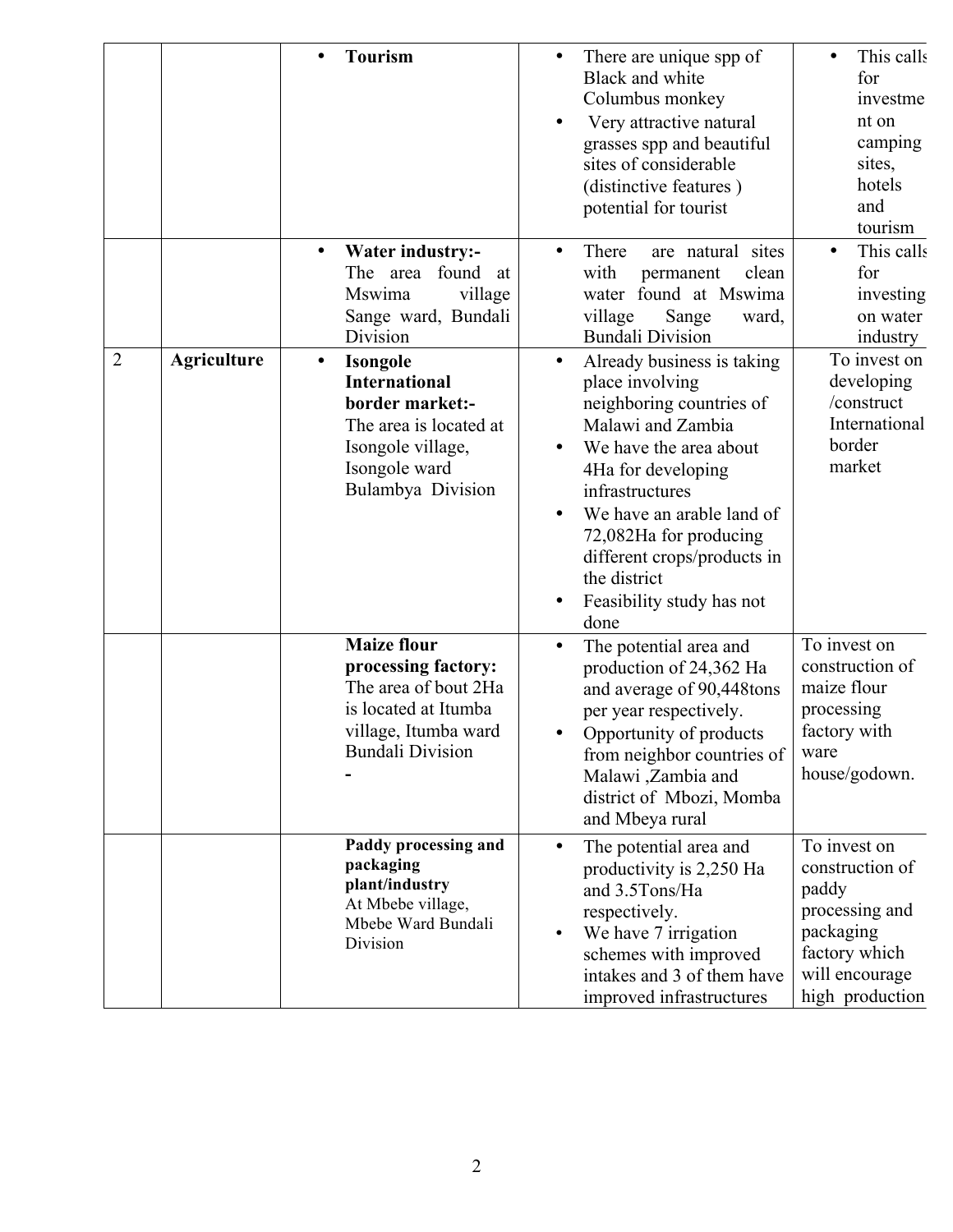

**Lusalala water falls**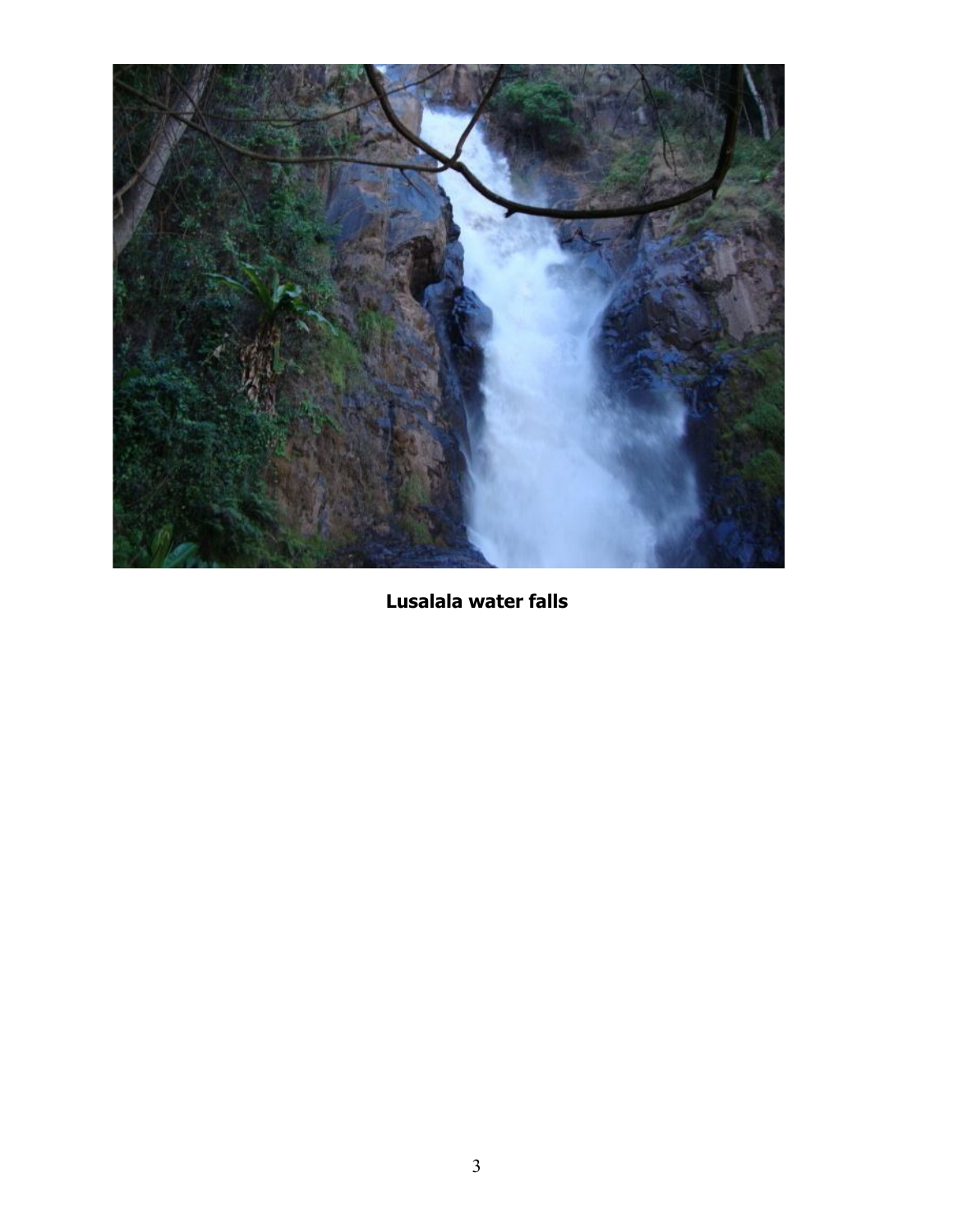

**Isongole Maize Market**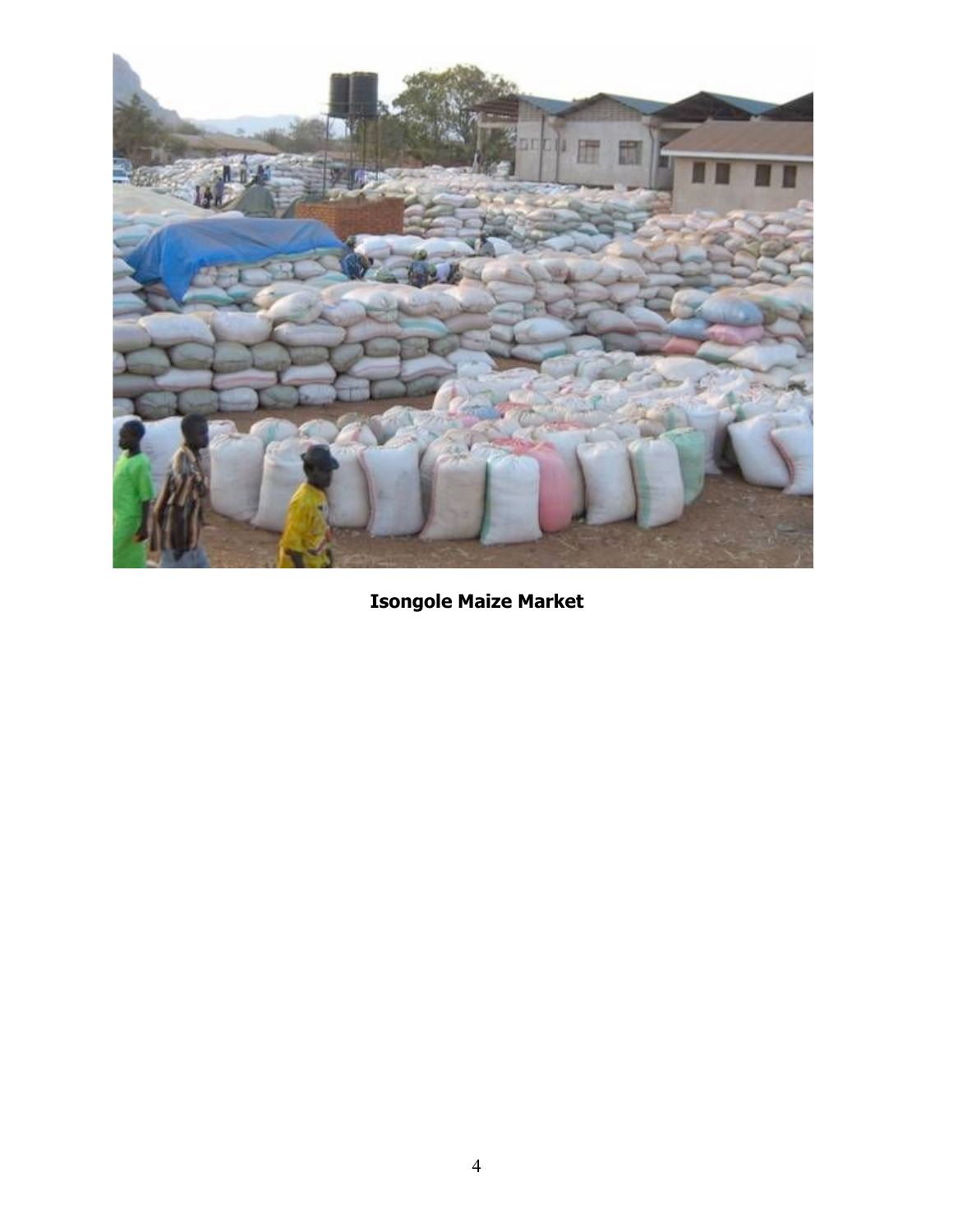

**Miombo Forest potential for bee keeping**